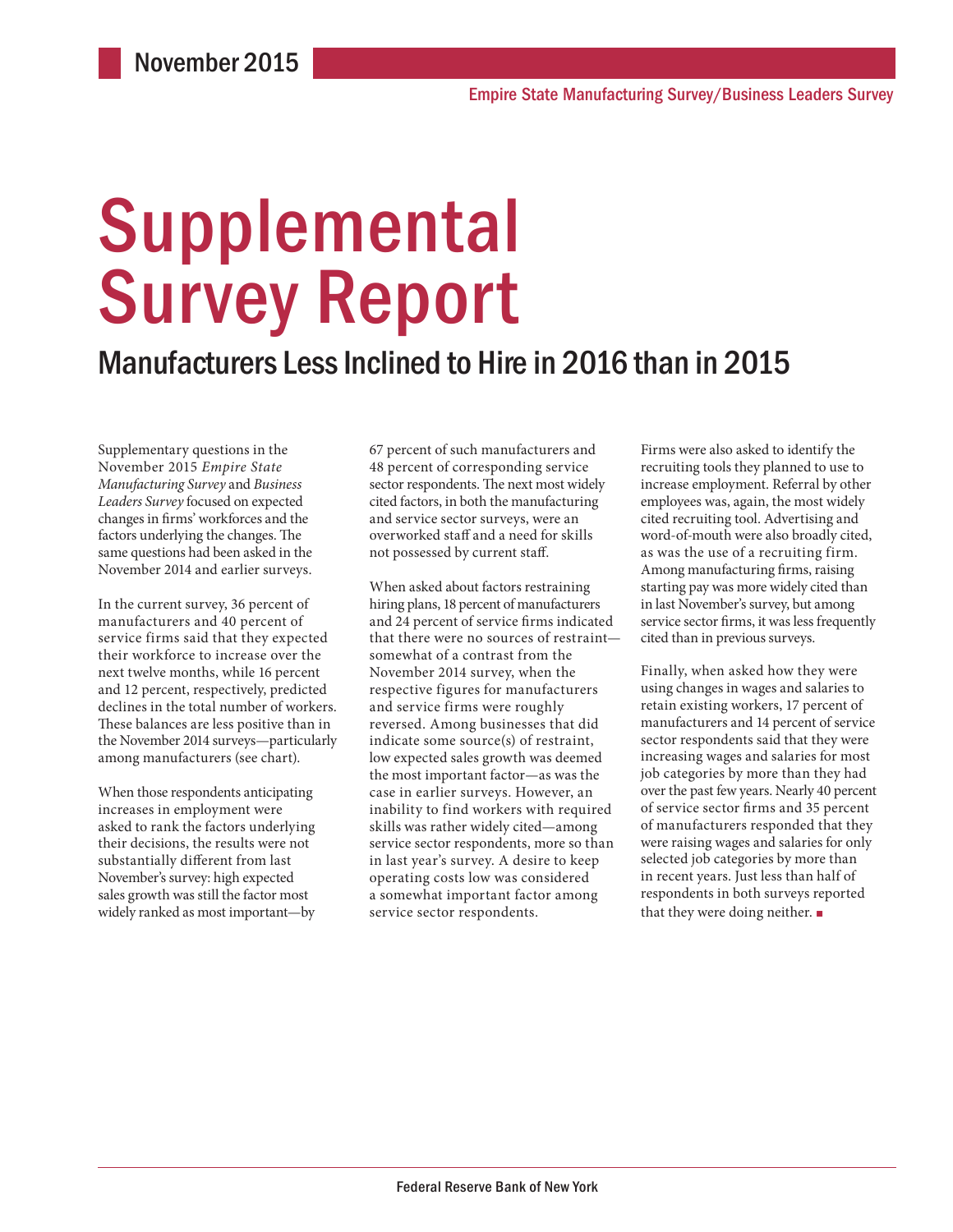## Supplemental Survey Report, continued

#### QUESTION 1

**For each category, please indicate the number of employees you have currently.**

|             | <b>Empire State Manufacturing Survey</b> |                  |                 |                 | <b>Business Leaders Survey</b>   |                         |                 |                 |  |
|-------------|------------------------------------------|------------------|-----------------|-----------------|----------------------------------|-------------------------|-----------------|-----------------|--|
|             | <b>Percentage of Respondents</b>         |                  |                 |                 | <b>Percentage of Respondents</b> |                         |                 |                 |  |
|             | November<br>2015                         | November<br>2014 | January<br>2014 | January<br>2013 | November<br>2015                 | <b>November</b><br>2014 | January<br>2014 | January<br>2013 |  |
|             |                                          |                  |                 |                 |                                  |                         |                 |                 |  |
| Under 100   | 54.6                                     | 60.4             | 45.6            | 43.5            | 51.1                             | 43.2                    | 33.6            | 21.3            |  |
| 100 to 150  | 17.6                                     | 14.3             | 15.2            | 21.7            | 7.6                              | 7.6                     | 12.1            | 18.7            |  |
| 150 to 200  | 11.1                                     | 7.7              | 11.4            | 10.9            | 8.4                              | 9.8                     | 8.4             | 13.3            |  |
| 200 to 500  | 8.3                                      | 9.9              | 17.7            | 16.3            | 11.5                             | 18.2                    | 24.3            | 25.3            |  |
| 500 or more | 8.3                                      | 7.7              | 10.1            | 7.6             | 21.4                             | 21.2                    | 21.5            | 21.3            |  |
|             |                                          |                  |                 |                 |                                  |                         |                 |                 |  |

|                   |      | <b>Average Percentage of Employees</b> |      |      |  | <b>Average Percentage of Employees</b> |      |      |      |  |
|-------------------|------|----------------------------------------|------|------|--|----------------------------------------|------|------|------|--|
|                   |      |                                        |      |      |  |                                        |      |      |      |  |
| Employee category |      |                                        |      |      |  |                                        |      |      |      |  |
| Full-time workers | 93.3 | 92.2                                   | 94.1 | 92.4 |  | 76.2                                   | 82.6 | 75.8 | 86.0 |  |
| Part-time workers | 3.4  | 2.5                                    | 2.1  | 4.9  |  | 16.2                                   | 15.1 | 21.8 | 10.2 |  |
| Contract workers  | 3.2  | 5.4                                    | 3.8  | 2.7  |  | 7.6                                    |      | 1.8  | 3.2  |  |

#### QUESTION 2

**Do you expect that your number of employees will increase, remain unchanged, or decrease over the next twelve months?**

|                  | <b>Empire State Manufacturing Survey</b> |                  |                 |                 | <b>Business Leaders Survey</b>   |                  |                 |                 |  |
|------------------|------------------------------------------|------------------|-----------------|-----------------|----------------------------------|------------------|-----------------|-----------------|--|
|                  | <b>Percentage of Respondents</b>         |                  |                 |                 | <b>Percentage of Respondents</b> |                  |                 |                 |  |
|                  | November<br>2015                         | November<br>2014 | January<br>2014 | January<br>2013 | November<br>2015                 | November<br>2014 | January<br>2014 | January<br>2013 |  |
| Increase         | 36.4                                     | 49.5             | 35.0            | 27.2            | 40.3                             | 43.8             | 40.0            | 27.6            |  |
| Remain unchanged | 47.7                                     | 40.7             | 55.0            | 54.3            | 47.8                             | 44.5             | 40.9            | 51.3            |  |
| Decrease         | 15.9                                     | 9.9              | 10.0            | 18.5            | 11.9                             | 11.7             | 19.1            | 21.1            |  |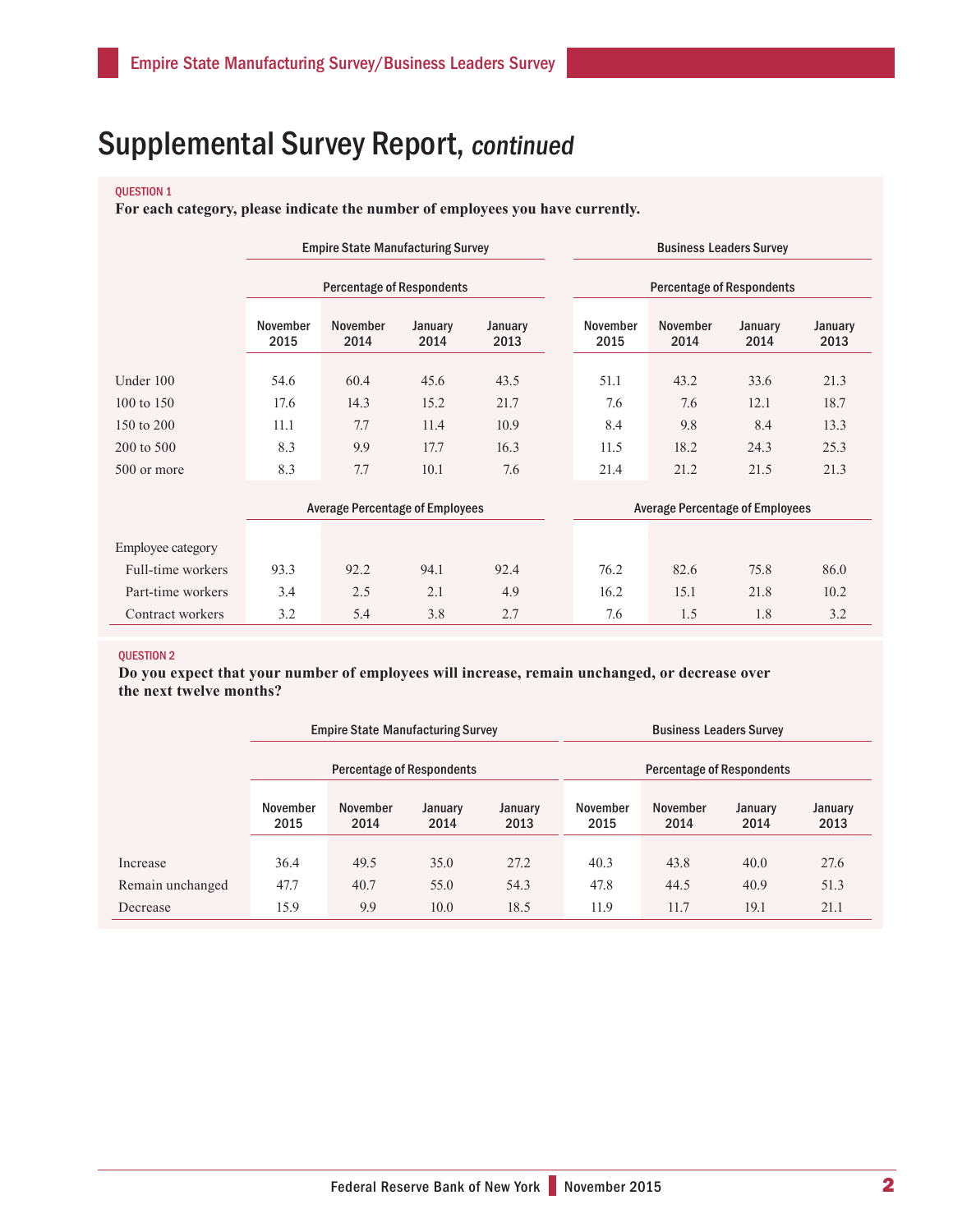## Supplemental Survey Report, continued

#### HISTORICAL OVERVIEW FOR QUESTION 2

**Do you expect that your number of employees will increase, remain unchanged, or decrease over the next twelve months?**



#### QUESTION 3

**If you plan to increase total employment: What are the three most important factors behind your plans to increase employment? Please rank up to three factors.**

|                                             |                                                      | <b>Empire State Manufacturing Survey</b>                         |                                | <b>Business Leaders Survey</b>                                   |                                 |                                |  |
|---------------------------------------------|------------------------------------------------------|------------------------------------------------------------------|--------------------------------|------------------------------------------------------------------|---------------------------------|--------------------------------|--|
|                                             |                                                      | <b>Percentage of Respondents</b><br><b>Ranking the Factor as</b> |                                | <b>Percentage of Respondents</b><br><b>Ranking the Factor as</b> |                                 |                                |  |
|                                             | Most<br><b>Second Most</b><br>Important<br>Important |                                                                  | <b>Third Most</b><br>Important | Most<br>Important                                                | <b>Second Most</b><br>Important | <b>Third Most</b><br>Important |  |
| Expected growth of sales is high            | 66.7                                                 | 10.3                                                             | 2.6                            | 48.1                                                             | 13.0                            | 7.4                            |  |
| Reduced employment too much in recession    | 2.6                                                  | 2.6                                                              | 2.6                            | 0.0                                                              | 9.3                             | 1.9                            |  |
| Current staff are overworked                | 12.8                                                 | 23.1                                                             | 10.3                           | 14.8                                                             | 31.5                            | 9.3                            |  |
| Need skills not possessed by current staff  | 5.1                                                  | 30.8                                                             | 17.9                           | 22.2                                                             | 16.7                            | 22.2                           |  |
| Labor costs have fallen                     | 0.0                                                  | 0.0                                                              | 0.0                            | 0.0                                                              | 0.0                             | 1.9                            |  |
| Decreased economic or financial uncertainty | 2.6                                                  | 2.6                                                              | 2.6                            | 0.0                                                              | 1.9                             | 7.4                            |  |
| Firm's financial position has improved      | 0.0                                                  | 15.4                                                             | 25.6                           | 5.6                                                              | 9.3                             | 16.7                           |  |
| Other factors                               | 10.3                                                 | 2.6                                                              | 12.8                           | 11.1                                                             | 9.3                             | 14.8                           |  |

*Note: Responses to this question are reported as a percentage of those indicating "increase" in Question 2.*